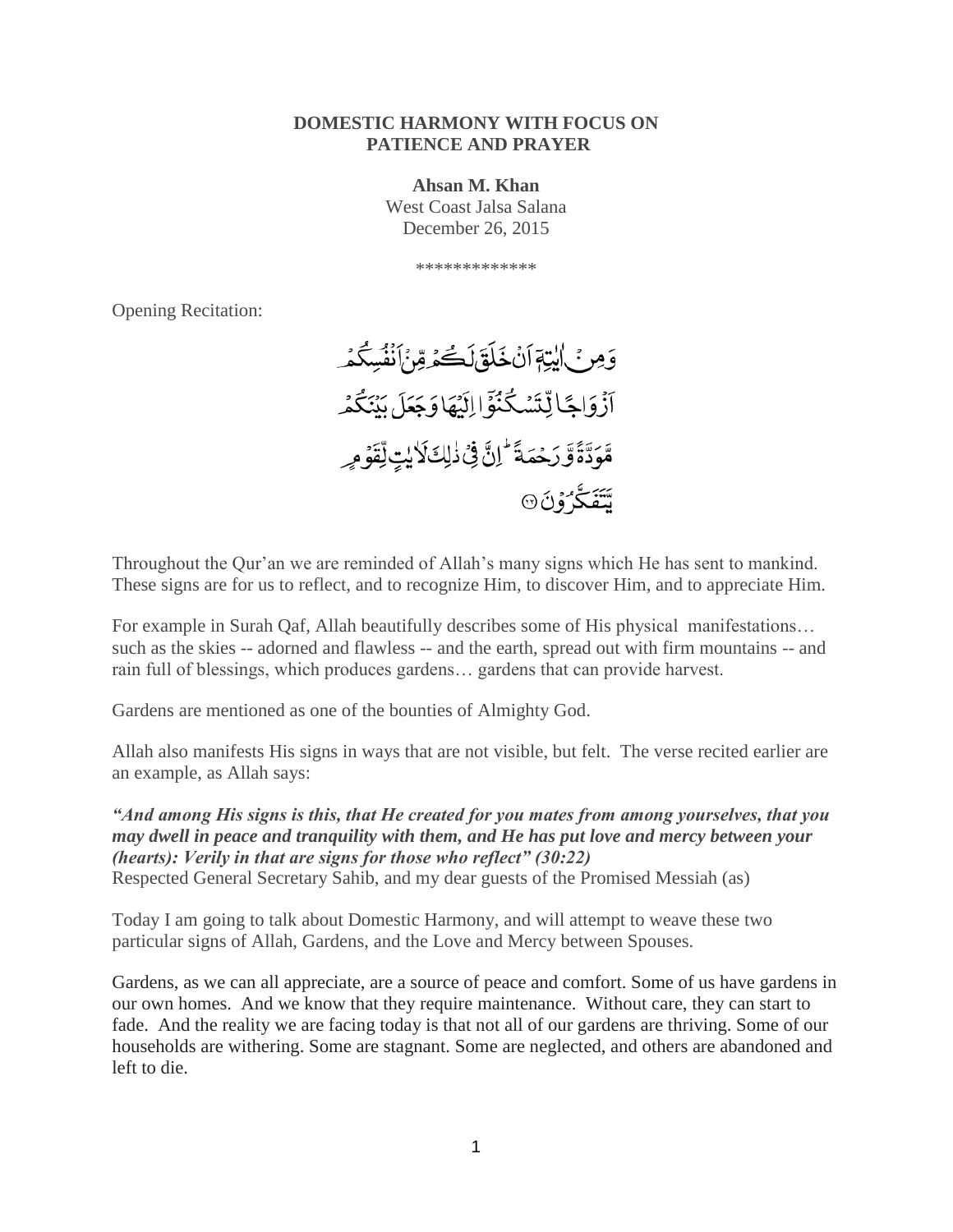The first requirement of a healthy garden is to have the right soil. If you irrigate barren land without the right soil, little will grow. And what is that soil? Allah says in the Qur'an

يْأَنَّهَاالنَّامُ اتَّقُوۡۤارَ بَّكُمۡ الَّذِيۡ خَلَقَٰكُمۡرِ قِرْ بِٱتَّفْسِ وَّاحِدَةٍوَّ خَلَقَ مِنْهَازَوُجَهَا وَبَثَّ مِنْهَمَا رِجَالًا كَثِيْرًا وَّ نِسَاءً ۚ وَاتَّقُوااللَّهَ الَّذِيُ تَسَاءَلُونَ بِهٖوَالْاَرُحَامَ ٳڹٞٳڵڷڶڷڡؘػڶڮڷػؙۮڔؘڡۣڹؙٵؚ

**"O ye people! Fear your Lord who created you from a single soul and of its kind created its mate, and from them twain spread many men and women; and fear Allah, in Whose name you appeal to one another, and fear Him particularly respecting ties of kinship. Verily Allah watches over you" (4:2).**

In this second verse of Surah Al Nisa, describing the creation of man and woman from a single soul, the word *fear* is mentioned three times. Not once, not twice, but three times.

Holy Prophet (sa) used to recite this verse at the time of performing the marriage ceremony. Indeed, these words have been recited on the first day of all of our marriages.

The soil needed for our garden is *taqwa* or the fear of God. Domestic harmony is rooted in taqwa.

The subject of domestic harmony is very vast, too vast for the 25 minutes I have been allotted. So I will touch upon what I think are some of the major causes of domestic disputes within the families of our Jama'at -- financial stress, stress of family influence, and breakdowns in communication. This is based on my own brief experiences serving as Sadr Jama'at, and also in seeking advice of missionaries, elders and national Sadraan of Lajna, Ansar and Khuddam over the last few months.

And I must make a disclaimer here that I have no intention to lecture to you on domestic harmony. I was not assigned this topic because I have the answers. I am just humbly synthesizing and packaging information that is already out there for your consumption. Allah knows my flaws, and so does my spouse. But we'll get into *Libaas* a bit later.

One of the major causes of marital friction is finances. Disputes over the responsibilities of husband and wife with regard to the fiscal matters of the household is more common than many realize.

Husbands and wives quarrel on small matters which escalate quickly. And the reason, often times, is a misunderstanding of roles and responsibilities.

For an understanding of this we turn to the Qur'an for guidance. Allah says: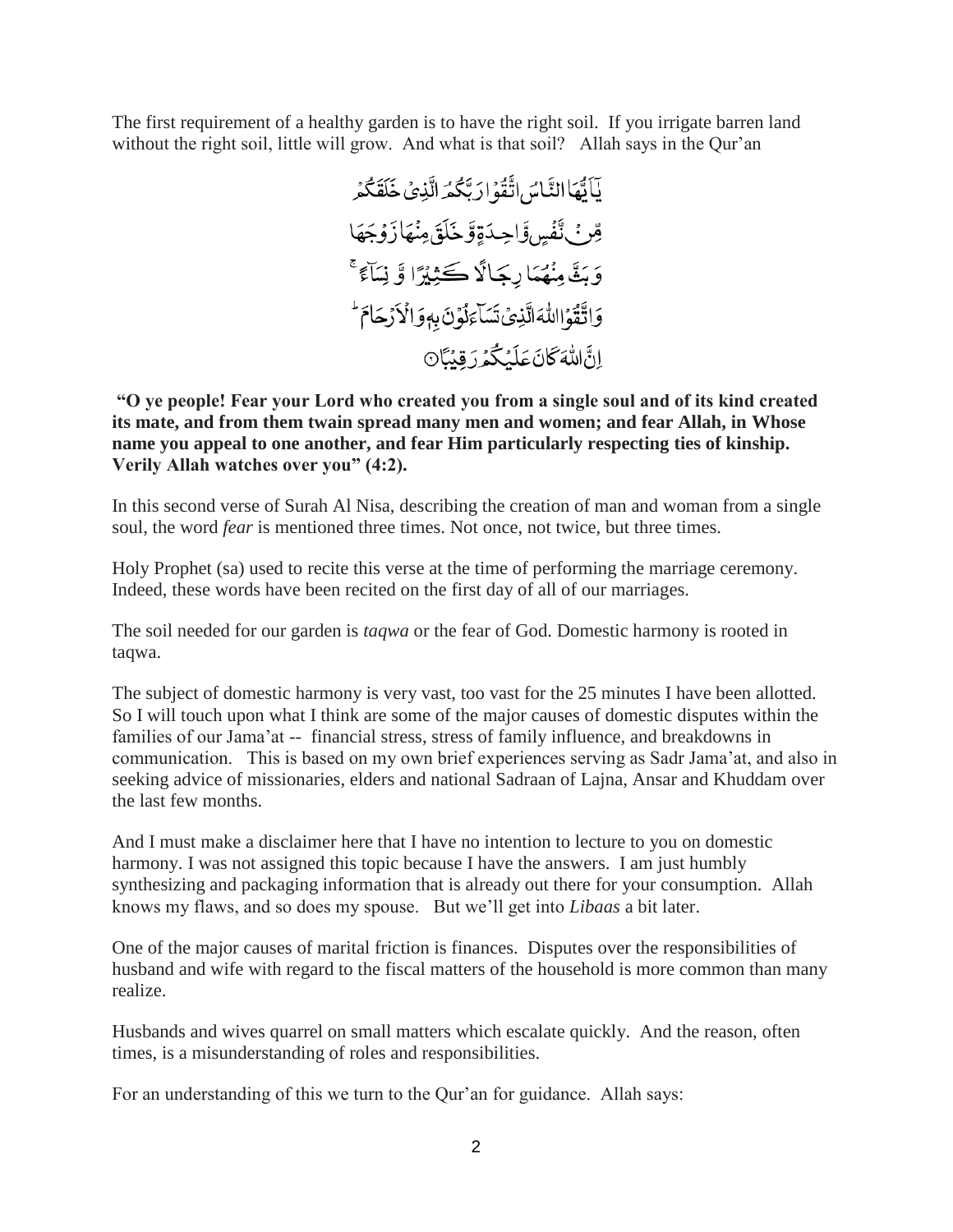### *Men are guardians over women because Allah has made some of them excel others, and because they (men) spend of their wealth. So virtuous women are those who are obedient, and guard the secrets of their husbands with Allah's protection. (4:35)*

Men are guardians over women. *Qawaam* is a guardian, not a ruler. It is a responsibility we have as husbands and fathers, to provide for our families.

"Anfakoo Min Amwaalhim".... we must spend of our wealth on them. This is our obligation as spelled out in the Qur'an.

Secondly, we must spend specifically on our wives and children.

The Holy Prophet (sa) said:

*Of the dinar you spend in the cause of Allah; what you spend in procuring the freedom of a slave; what you give away in charity to the poor and what you spend on your wife and children, the highest in respect of reward is the Dinar you spend on your wife and children. (Sahih Muslim)* 

When households are confronted with financial hardship, mutual consultation is necessary during stressful times. There is nothing wrong with getting advice from our spouses.

During the time of the Holy Prophet (sa), Arabs could not tolerate a woman advising them. Once Hadhrat Umar's wife advised him on something and he replied, Who are you to interfere in these matters? She replied that if the wives of the Holy Prophet<sup> $(saw)$ </sup> could give him their advice and the Prophet allowed this, then how could Hadhrat Umar put a stop to her counsel? Such was the courage that the Holy Prophet<sup>(saw)</sup> inculcated in women, with his blessed model and his teaching.

A garden won't flourish if you provide sunlight but no water, just as it won't flourish if you provide water but no sunlight. The wife has duties to discharge both to her husband and her children that are also outlined in the Qur'an If the husband is a *Qawaam* or guardian, the wife, as *Saaliha* or virtuous, is the day-to-day tender of the garden to prevent it from dying.

Frugality is a responsibility that the wife should bear in particular.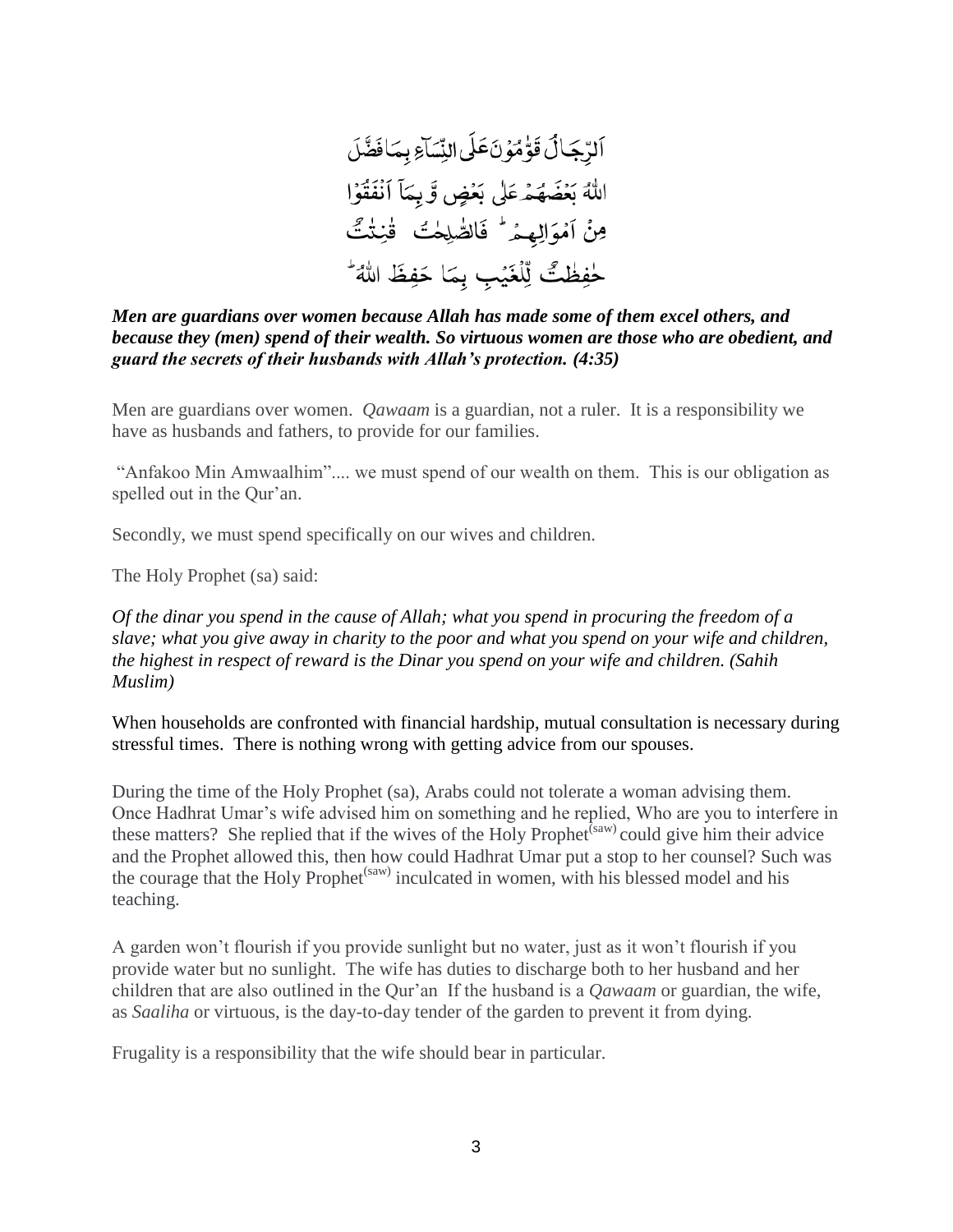The Holy Prophet (sa) said, "it is the duty of the wife to look after your property when the husband is absent from the house and to guard her purity for him and to form the habit of saving for unforeseen needs and hard times. She must have a proper control of the household expenses."

In his address to Lajna in Germany in 2013, Hadhrat Khalifatul Masih V (aba) said:

*"Some women possess the habit of creating mayhem, fighting with husbands, uttering bad things and making demands when financial conditions become tight due to their husband's job or business loss, and when there is a lack of affluence. Such actions do not yield good results. A husband who is frail in nature hastens to take a loan to fulfill the wife's desires and the habit of taking loans is a trap similar to quicksand in which a person sinks deeper and deeper. In fact, when such difficult situations arise, it is the duty of the wife to fully support her husband and be content with less."* (Address to ladies, Jalsa Sālāna Germany, August 23, 2003, Al-Fazl International, November 18, 2005)

The Holy Prophet (sa) rightfully said, as recorded in Bukhari,

# *Kullu-kum raa'in wa kullu-kum mas-oolun arra- iyya-ti-hee*

*Every one of you is a ruler and will be answerable in respect of his/her subjects.* 

Wives, in this way, have a role as rulers in the household. They are the glue of the family, the nucleus that keeps husbands and children in harmony. Our wives play a unique role in maintaining the core unity of a house, and this happens through emphasis on Salat and recitation of Quran. This is the great elixir that keeps households intact. And when domestic disputes arise, specifically we should turn to supplication for Allah's protection from harm.

The verses also instructs women to guard the secrets of your husbands, "haafizaatho lil ghaibay".

The blessed wife of the Promised Messiah (as), Hadrat Amman Jan (ra) advised her daughter Hadrat Nawwab Mubaraka Begum(ra) before her marriage,

*"a wife should not hide things from her husband nor do anything that she felt she may have to cover up from him. She explained; "The husband may not see what goes on but Allah Almighty does. Ultimately, when the matter is exposed it diminishes the dignity of a woman*".

\*\*\*\*\*\*\*\*\*\*\*\*\*

The soil has been laid, the instructions on how to grow our garden have been understood. Remember, the most organized and well-kept gardens are those that have a defined space and distance between plants and flowers, an order that enhances the beauty. These boundaries should be respected, which brings us to the role of parents and in-laws.

In the Nikah Sermon we recite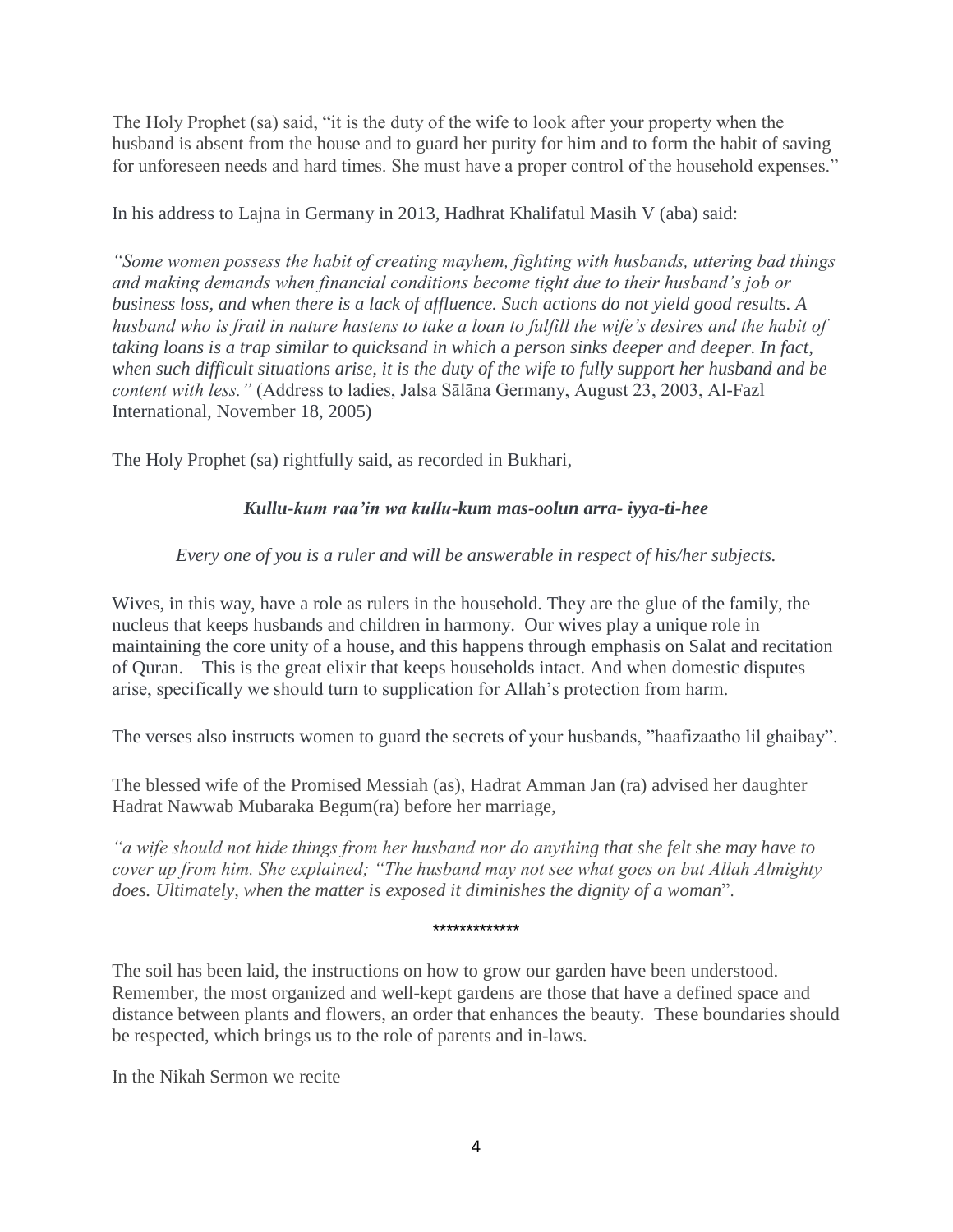# وَاتَّقَوَااللَّهَ الَّذِيَ تَسَاءَنُونَ بِهِوَالْأَرْحَامَ

# *and fear Him particularly respecting ties of relationship. (4:2)*

At the very outset of marriage in Islam, particular attention should be focused on respecting relationships. Sadly, this is one of the main causes of a breakdown in marriages within our Jama'at. In his Friday sermon of 11/10/2006, Hadhrat Khalifatul Masih V (aba) shared that 30 to 40% of the time in-laws are the source of friction.

Remember, when a couple goes into a marriage, they should know that mothers can be skeptical of daughter-in-laws and fathers skeptical of son-in-laws. That's not necessarily right, but that's the reality. Recognizing that this skepticism may exist is the first step to pre-emptively alleviating any stress.

First and foremost, your spouse needs to settle his/her own disputes with parents. Try not to get in the way. Don't compare your wife to your own mother, or your husband to your own father.

Husbands, if you are supporting your parents, inform your spouse openly as a matter of courtesy and clarity. Don't forbid your spouses from seeing their family.

And, very important, Don't divulge marital secrets to your family. As it is recited in Surah Baqarah:



Remember you are a garment for your spouses as they are a garment for you. This means we cover our spouse's flaws and weakness and shortcomings, as they are the libaas that covers us.

So cover your spouse, even from parents.

## Parents, let your children resolve their disputes. Give them space. You tend to your gardens, and theirs will flourish.

And at the end of the day, recognize that nobody can influence your relationship with you and your spouse unless one or both of you allow them to.

Check on your parents and in-laws regularly, and if one or both of them attain old age and required dependency on their children, have a serious discussion with your spouse about expectations and requirements. We have duties to our parents and our spouses need to be part of that conversation.

For mother-in-laws, look no further than the example of Hadhrat Amma Jaan with regard to treatment of daughter-in-laws.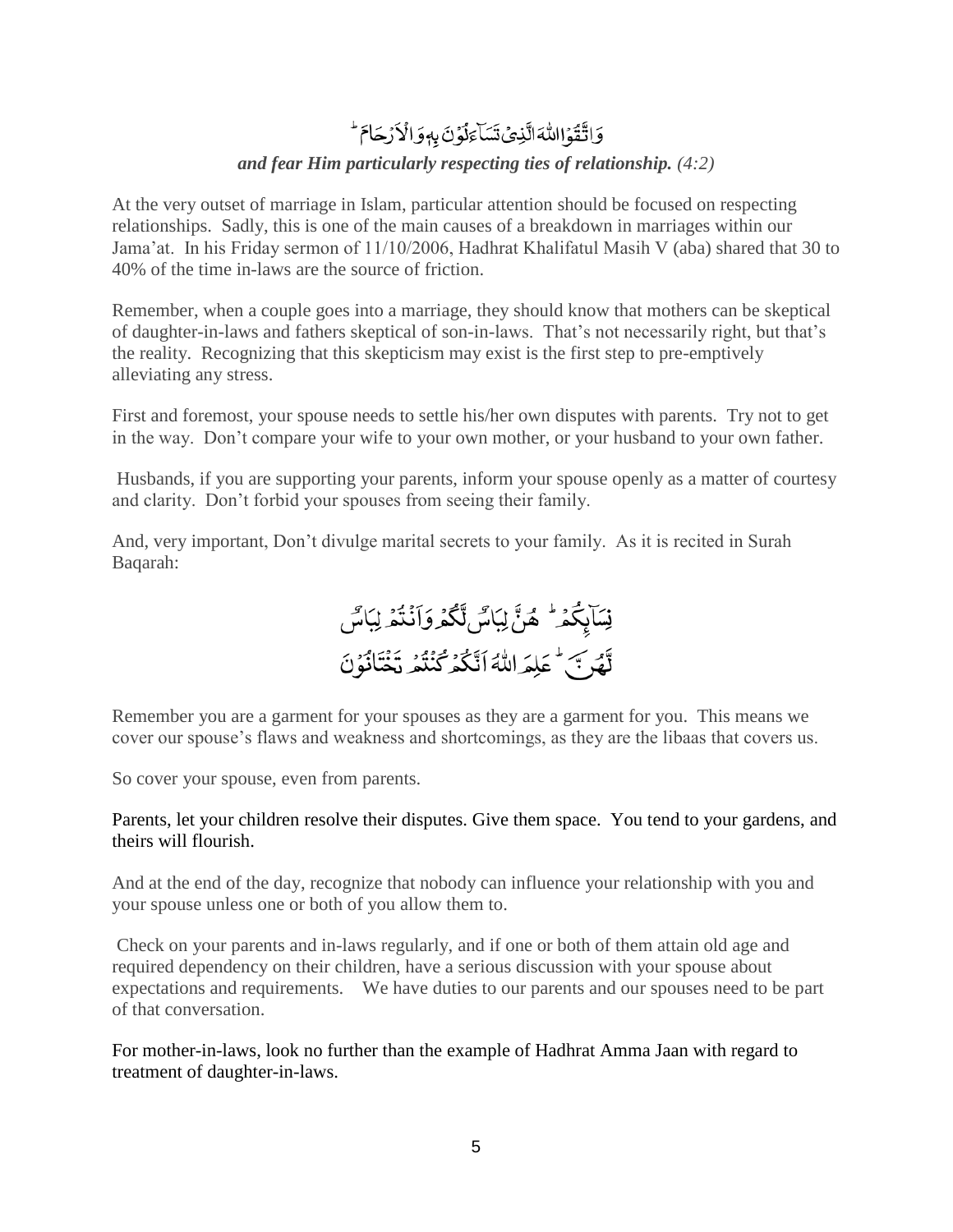Hadhrat Choti Apa was the daughter in-law of Hadhrat Amma Jaan. She reflected that her mother-in-law had a very gentle and subtle way of guiding them. Even the way she communicated was delicate. She never asked, "Do you know how to cook this?" but instead invited her, "let us go and cook this" or "let us go and do that." She would instill confidence in her daughters-in-law and talk to them in a very kind, calm and gentle way. In fact, Choti Appa would say that her mother-in-law would give her more love than her own mother.

\*\*\*\*\*\*\*\*\*\*\*\*\*\*

Coming back to our garden, it is important that we must confront obstacles when they arise. There will be elements that will threaten to destroy our flower beds.

Similarly, in relationships, there is bound to be tension. But remember, tension is not necessarily a bad thing. Respected Ameer Jama'at USA once shared this wise analogy with me. In order for an orchestra to make harmonious sounds, the strings of the instruments must have a bit of tension. No tension, no harmony. Similarly domestic harmony is a product of these human tensions. We just need to calibrate the strings the right way.

Arguments will happen. Disagreements are inevitable. We talk a lot about how to avoid fights. We need to talk about what to do during a fight, how to end one in peaceful fashion. Because those are the calls for help that come in the middle of the night. I've witnessed in our households that small disagreements turn to arguments which escalate into fights. And sadly, sometimes, these turn into domestic violence, and divorce.

We are seeing these problems right here. And often we find marital disharmony is a result of untamed anger. Most of us have been there, stricken with moments of anger that test our resolve.

We need to control our anger. Mark Twain likened anger to an acid, which does more damage to the vessel that it is in, than that which it is being poured onto. It is Satan's workshop. And anger is not a sign of strength over your spouse, but rather a sign of weakness and insecurity.

Bukhari records the Holy Prophet (sa) teaching us :

*The strong man is not he who defeats others in wrestling. The strong man is he who has full control over himself during his anger.* 

If your anger is a recurrent problem, please seek anger management counseling. Wives, pray for your husbands that they overcome this problem. Although you may be bearing the brunt of the anger, ultimately you may be the key to alleviating it. Remember, our spouses provide comfort.

> **le Thaskanoo Alaiyha** *" dwell in peace and tranquility with them"*

Men, try not rectify the behavior of your wife during an argument. ™Abu Hurairah relates that the Holy Prophet said: Treat women kindly. Woman has been created from a rib and the most crooked part of the rib is the uppermost. If you try to straighten it you will break it and if you leave it alone it will remain crooked. So treat women kindly. Do not try to straighten this rib.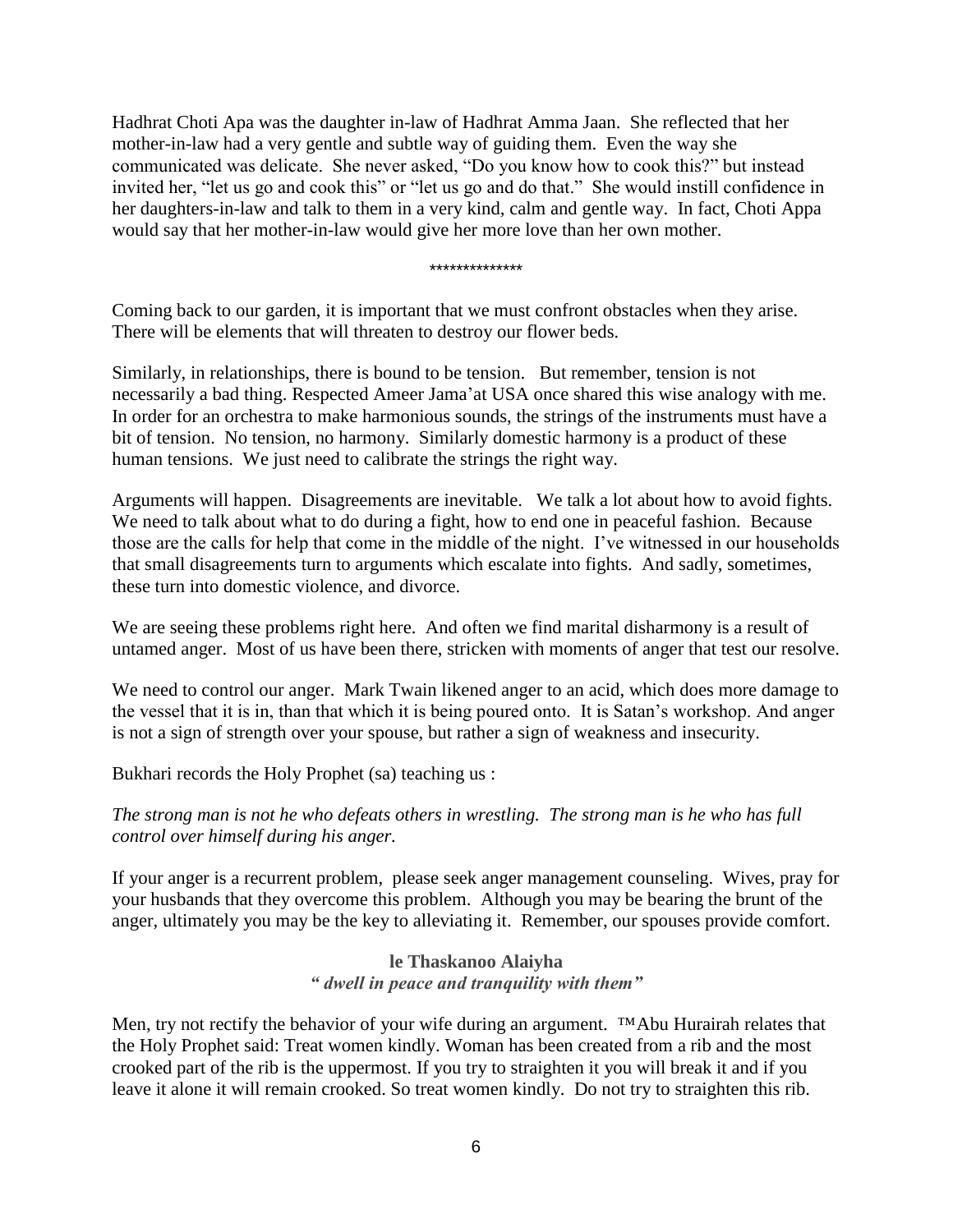And remember, the rib's function is to protect the heart. Your heart. Your wife's heart. Respect the design of Allah. Therein is wisdom.

The Promised Messiah treated his spouse in the best manner. On a single rare occasion he spoke in a loud tone to his wife. He said

*"I felt that maybe my voice caused some pain even though I had not used any strong language. After this happened, I continued to do Istighfār, and very humbly offered nawāfil and also gave some sadqa, fearing that this harshness was due to some unknown offence." (Sīrat Hadrat Masīh Mau`ūd)*

And what should wives do when husbands lose control. Follow the advice of Hadhrat Amma Jaan which she shared with her own daughter at the time of her marriage. She said, never argue with your husband while he is angry. If your opinions or actions are justified, a dignified wife will express this after her husband's rage has subsided. This leads to a more harmonious household and wins the pleasure of Allah Almighty.

Story of handkerchief

A man and woman had been married for sixty years. They kept no secrets from each other except a shoebox the woman had in the top of her closet that she had cautioned her husband never to open or ask about.

However, one day the woman got sick and the doctor said she would not recover. The man got the shoebox and took it to his wife's bedside. She agreed it was time he should know what was in the box.

When he opened it, he found two crocheted handkerchiefs and a stack of money totaling \$25,000.

She said, "When we were to be married, my grandmother told me the secret of a happy marriage was to never argue. She told me that if I ever got angry with you I should just keep quiet and crochet a small piece of cloth, a handkerchief"

The old man was so moved he had to fight back tears. Only two handkerchiefs in the box. She had only been angry with him two times in sixty years. He almost burst with happiness.

He then asked her, "that explains the handkerchiefs, but what about all of this money? Where did it come from?"

Oh," she said, "that's the money I made from selling the other handkerchiefs.

When the smoke begins to clear, be the first to apologize. This is sometimes the hardest thing to do. Egos are like those patches of ground in our gardens that need to be dug up and turned over in order for flowers to grow. My personal observation is that the main source of disharmony in households is the inability to suppress or tame our own egos.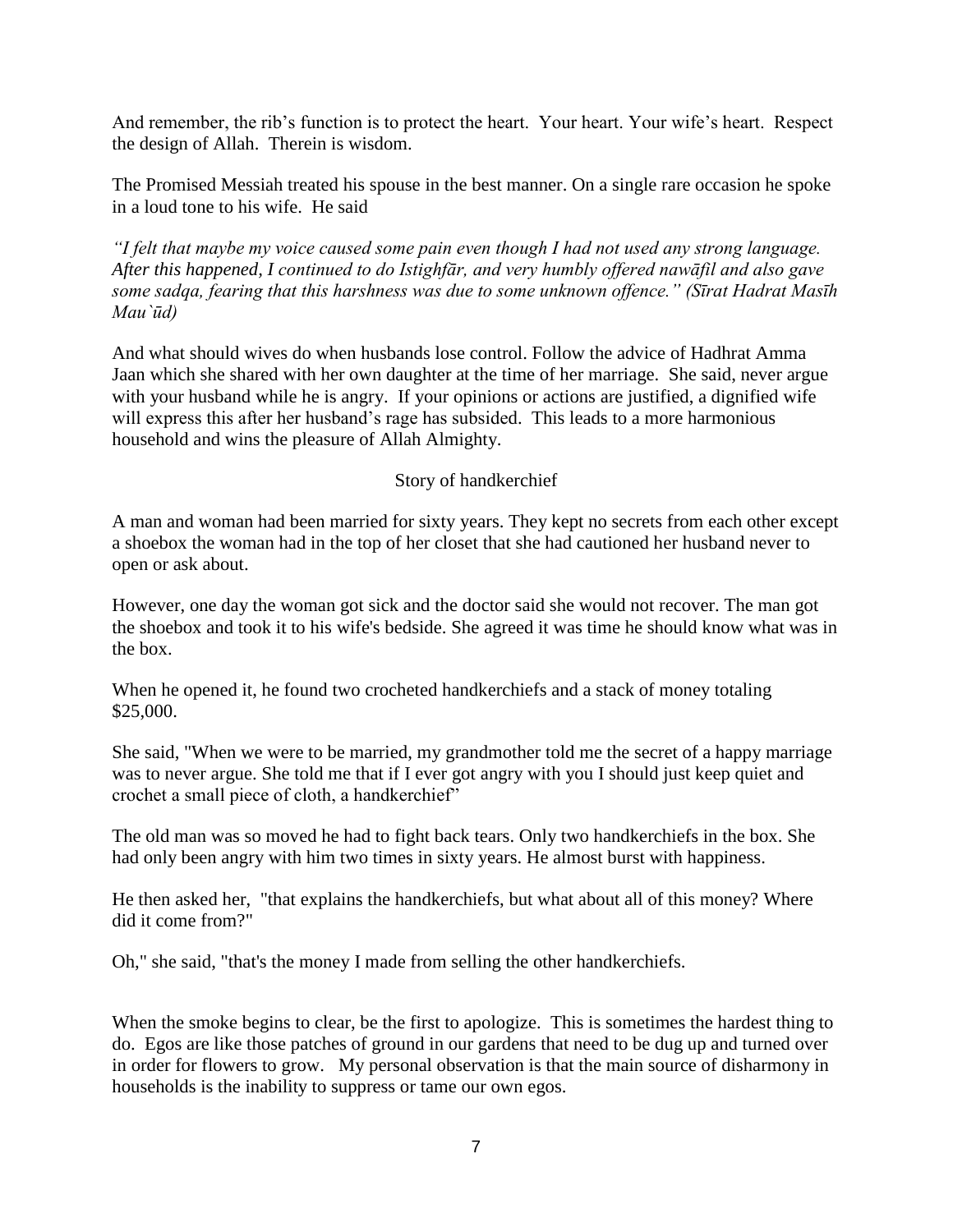When your marriage sinks to difficult and desperate times, when hope for resolution seems lost, bow down on the prayer mat and put your trust only in Allah. Not in yourselves, not in your friends, not in your family. We will let ourselves down. Others will let us down. But with patience and prayer, Allah will never let us down.

If you can't resolve a conflict, after praying, seek help. Write letters to your spiritual father, Huzoor and Jama'at officials. Seek professional counseling when needed. There is nothing embarrassing or wrong in going for marriage counseling.

In the November 2006 Friday Sermon I referenced earlier, Huzoor also mentioned that men are three times more culpable than women in causing broken marriages based on survey in the UK. And I'm standing here in front of you today to share that the same lopsidedness holds true locally. So here I'm specifically addressing the men, my respected elders and my dear brothers. Please know this:

## Our wives should be our best friends.

The greatest friend to his wives was Rasulullah (sa) who rightfully said, "I am the best among you in treating my family." At home, he would laugh and have a cheerful disposition with his family. He would joke with his wives and comfort them. He would help with household chores. If one of his wives was preparing flour, he would pour water for it. If food was being cooked, he would add wood to the fire. He would take care of household matters without any sort of hesitation.

The Promised Messiah (as) said:

*"The relationship between husband and wife should be as between two true and sincere friends. The primary witness of a person's high moral qualities and of his relationship with God is his wife. If his relationship with his wife is not good, it is not possible that he should be a peace with God. Therefore the Holy Prophet (sa) has said, "The best of you are those who behave best towards their wives" (Malfoozat, Volume 5, pages 417-418).*

Allah has provided spouses to us through his Mercy. We must turn to our spouses for comfort, for counsel, for peace.

When our beloved Master, the Holy Prophet Muhammad (sa), the Chief of all Prophets, first was revealed the Holy Quran in the dark solitude of Hira, he turned to his trusted soul mate, his companion, Hadhrat Khadija (ra) who offered him much-needed comfort and reassurance.

So seek comfort in your spouses.

When the companions of Rasulullah (sa) grieved after the unfair conditions of the Treaty of Hudaibiyya, it was his wife Hadhrat Umme Salamah (ra) who advised him to instruct his companions to sacrifice an animal and thereby obey the prophet.

So seek counsel in your spouses.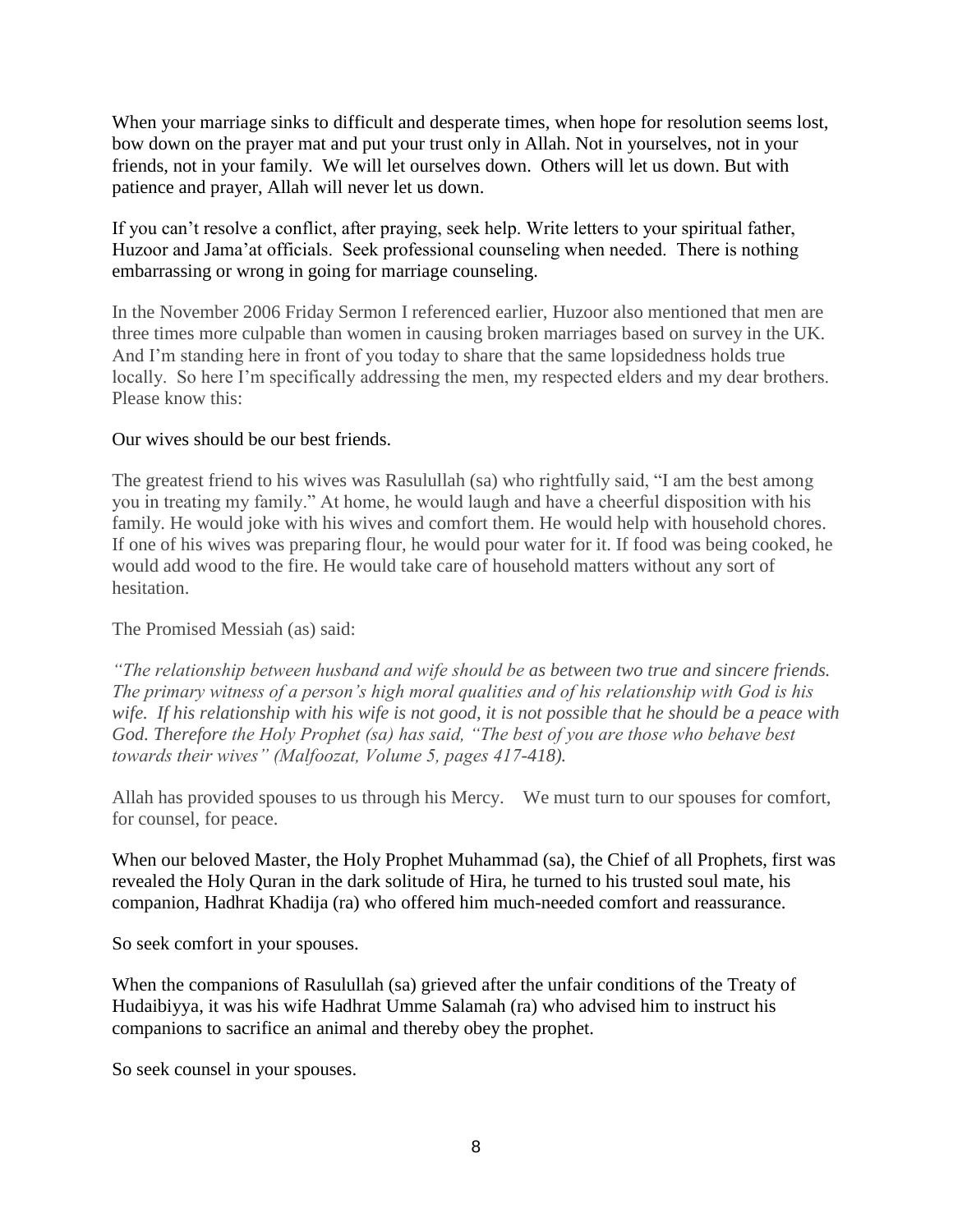And don't just pray for one another, pray alongside one another, just as Hadhrat Amma Jaan stood to the right of the Promised Messiah (as) and prayed alongside him. Congregational Salat with your family at home will make our gardens flourish beyond our imagination. A family that prays together, stays together.

And to newlyweds in the audience, lower your expectations. Sometimes flowers in our garden bloom in unexpected places. Say the right word...*Kaulan Sadeedan*...it's in the Nikah prayer... it's the vow we take.

Sometimes we let things fill the spaces between us and our spouses. Those things include our tablets, our smartphones, our TVs, . We do these things because they give us immediate attention, they give us an immediate audience. Bu they are precisely giving us what we in turn are not giving our spouses. This is carving out dead patches in our gardens.

Think of your relationship with your spouse as an emotional bank account. Make more deposits than withdrawals. Get her a gift, give her a thank you, give her a compliment. Compliment her in front of others, in front of your children. Dress nicely for your spouse, look presentable and dignified.

A friend of mine who was about to get married asked Huzoor earlier this year for personal advice on marriage. Our beloved Huzoor replied: No one is perfect, not you or your wife. So, when your spouse does something that you don't like, you should close your eyes, ears, and mouth. When your spouse does something you do like, you should open all three."

So my dear brothers, ignore what displeases you about your spouse, and focus on what pleases you. Our wives are like flowers, tend them with care. If one enjoys the fragrance of a rose, one must accept the thorns which it bears.

Marriage is a wondrous thing...it can change our habits. We can mold and adapt to our spouses. Indeed, marriage completes our faith, as the Hadith reminds us.

There once lived a man and woman who got married. The woman was not used to sleeping in the dark. She needed to have the lights on. Her husband had the habit of sleeping in the dark. So every night, he would keep the lights on for his wife until she fell asleep, then would turn out the lamp. If she awoke in the middle of the night, he would relight the lamp. Eventually, the man became accustomed to sleeping in the light and lights were installed in all the rooms and above the stairs, and he even employed someone to be responsible for keeping the lights on. Decades later, after a beautiful and successful and long-lasting marriage, she said to her husband: "Do you remember that time when you could not sleep in the light, and now unless every corner of the house is filled with the light you cannot sleep!" That woman was Hadhrat Amma Jaan (ra), and the man was the Promised Messiah (as). (Source, "Hadrat Amman Jaan (ra) – An Inspiration for Us All", by Munavara Ghauri, page 30)

If Masih Maud (as) can do this simple loving gesture for his wife, why can't we?

\*\*\*\*\*\*\*\*\*\*\*\*\*\*\*\*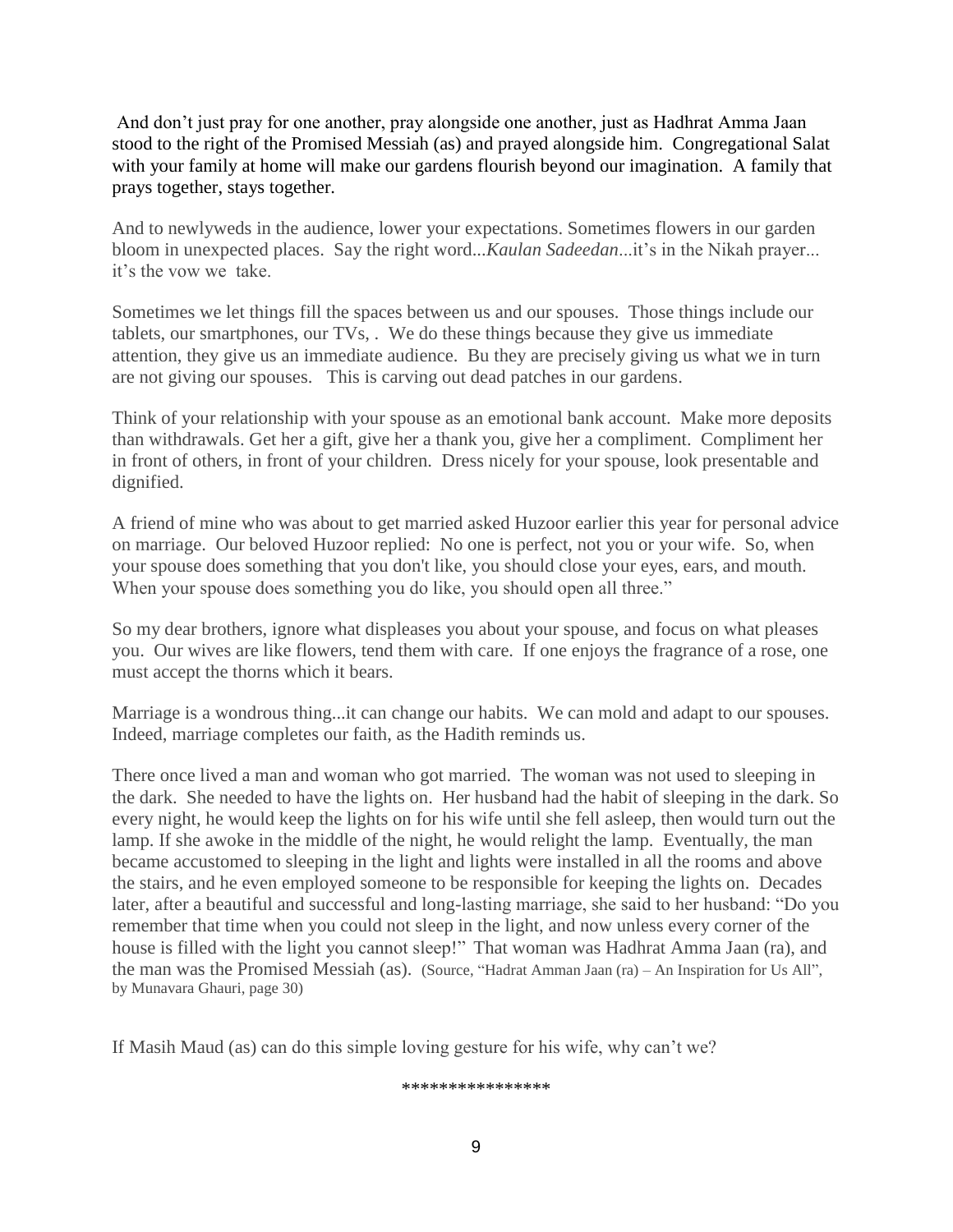Finally we turn to the adornments in our garden, our children. Domestic harmony rests on the harmony we have with our children.

Parents please don't fight in front of your children, or disrespect your spouse in front of them. They will then also disrespect you and then disrespect their own spouses one day. Weeds can take over a garden quite rapidly if they are not uprooted.

Similarly, don't talk ill of others, or of the Jama'at, within the four walls of your house. This is like a toxin that spreads in the garden and kills everything in sight.

Reprimand your children with gentleness. Our youth will make mistakes, just as we made mistakes. How you handle them is a test as much for you as it is for them. Remember, Sabr (or patience) is mentioned 90 times in the Qur'an. 90 times. Show patience.

Spend time with your children. If you tell them something, they will forget. If you teach them something, they may remember. But you involve them in something, they will learn. So involve your children. Involve them in your domestic affairs, in shared responsibilities, in spiritual exercises, in physical exercise, in academic pursuits, in visiting the mosque, and in watching MTA. In the world of gardens, MTA is a greenhouse, providing the ideal environment to thrive.

\*\*\*\*\*

### In closing

My dear friends, the Messiah and Mahdi of our time tended to the garden of his home with the utmost gentleness and care. He has likened those who don't follow his teachings like a dry branch, which draws water but never turns green and instead spoils the good branches.

Let's shed our dry branches. Let us roll up our sleeves, dig into the soil, create fresh fertile ground, and let us sow the seeds of *Taqwa*, humility, cheerfulness and devotion within our houses.

Our beloved Huzoor has addressed domestic harmony countless times in his speeches and Friday sermons. It behooves all of us to listen to our beloved Imam and tend to our gardens, so we can all consider ourselves worthy of being followers of the Messiah of the Age, Hadhrat Mirza Ghulam Ahmad (as), who has taught us all to inculcate domestic harmony in the model of our beloved master, Hadhrat Muhammad Mustafa (sa), with *Sabr* (patience) and *Salat* (prayer). Insha'Allah.

May Allah enable us to reflect on His signs, may He bestow peace within our homes, and turn them into *Riyadh-as-Saaliheen* (Gardens of the Righteous).

I close with a prayer for our families...